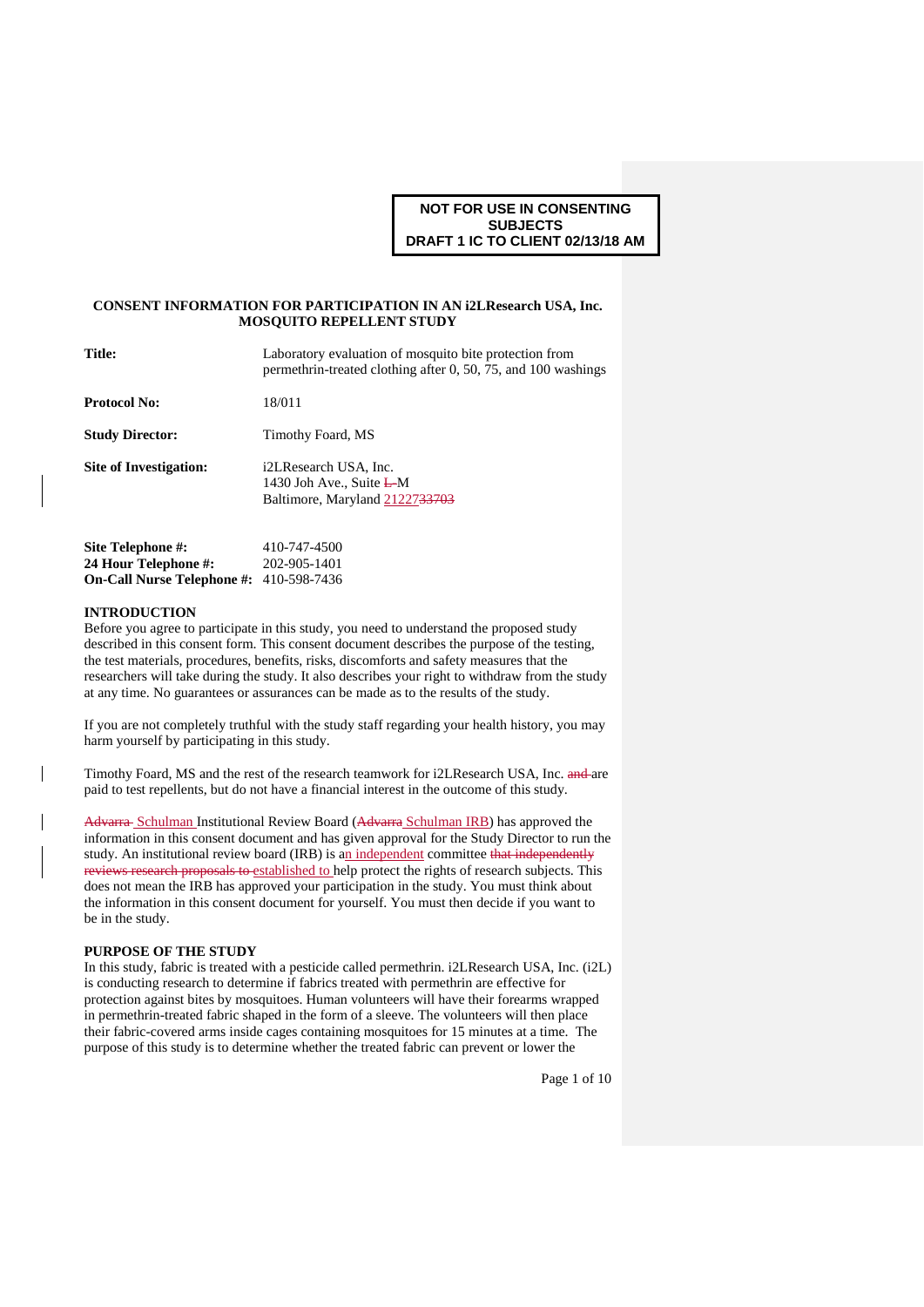number of bites from *Aedes aegypti* (yellow fever mosquitoes) and *Anopheles quadrimaculatus* (common malaria mosquitoes).

### **Test Material**

Permethrin is a pesticide registered by the U.S. Environmental Protection Agency (EPA) under the Federal Insecticide, Fungicide and Rodenticide Act (FIFRA) to kill a variety of insect pests. Permethrin is an insecticide. It is approved for use on agricultural food crops and can also be used on surfaces or as a spray inside or around homes and other structures, as well as on gardens and lawns. Permethrin may be used in products to treat fleas, mites and other pests on house pets. Permethrin is also used to prevent mosquito bites by treating clothing with permethrin.

The fabrics being tested in this study contain the same or a lower percentage of the registered active ingredient, which is approximately 0.52% permethrin. The permethrin-treated fabrics that are being tested in this study have not yet been registered by the U.S. EPA under FIFRA. The data collected in this study will be used to support registration of the permethrin-treated fabrics being tested. Other permethrin-impregnated fabric products have been registered and are already being marketed to consumers.

#### **Your Suitability for the Study**

You are being asked to participate in this study because you are a healthy female or male, between 18 and 55 years old. You also do not have skin conditions that could become worse by wearing the treated fabric products.

A study employee asked you about any allergies or sensitivities to mosquito bites, surgical tape, latex, treated fabric products, insect repellents, skin care products, and about any skin conditions or open cuts and scrapes that you may have. If you have any of these allergies or sensitivities, skin conditions, or open cuts or scrapes, you cannot participate in the study and must tell a member of the study team. You must already use insect repellent products and/or other products used to repel biting mosquitoes.

In addition, female test subjects may not participate if they are pregnant or breastfeeding.

If you are a female, you must take a pregnancy test using an over-the-counter test (provided by i2L). You will be required to take the pregnancy test at the i2L facility at the start of each test day.

You will take the pregnancy test alone in a private bathroom. Once you know the test results, a female employee of i2L will ask you, in a private area, if you still want to take part in the study. If you say that you do, this employee will ask to see your test result to make sure it is negative. The result will be kept confidential. It will not be recorded or disclosed to anyone except the Study Director. You may choose not to disclose the results of the pregnancy test to anybody at i2L. In this case, you will not be allowed to participate in the study for health and safety reasons.

You must not be an employee of i2L or Pulcra or an immediate family member of any employee of i2L or Pulcra.

Page 2 of 10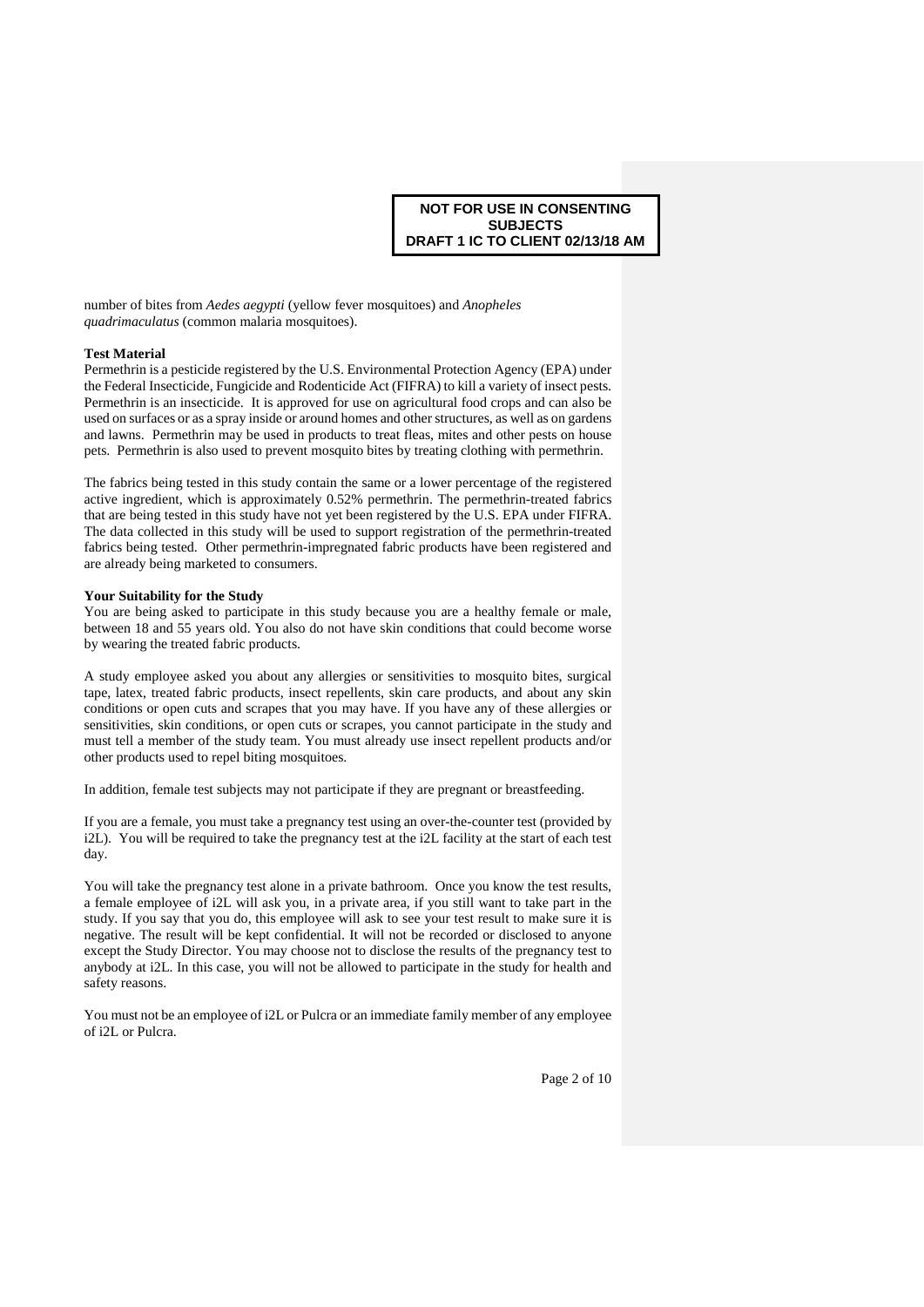Before you test the permethrin-treated fabrics, your attractiveness to mosquitoes will be tested. This procedure is described in more detail later in this consent form.

If i2L decides that you should not take part in this test because of any answers to our screening questions, or if you are not sufficiently attractive to mosquitoes, you will be told this and allowed to leave. If this happens, it is no reflection upon you.

You will be asked to wear short sleeves on your scheduled test day. All other clothing choices will be yours.

## **Study Duration and Number of Volunteers**

The length of this study will vary depending on how many fabrics the sponsor chooses to test. If selected to participate, you may choose to participate in multiple test days, but may not participate in more than one test day with the same fabric and same mosquito species. If you participate in multiple test days those test days must be spread out a minimum of 72 hours. You may be exposed to one or two types of fabric that have been treated with permethrin and washed 0, 50, 75, or 100 times. You will also test an untreated control fabric that is not treated with permethrin for each treated fabric tested (either one or two). Testing will involve one or two types of mosquitoes.

Testing on each test day could last up to eight hours. This includes up to one hour of preparation time prior to testing, the testing itself, and time in between testing for you to remove the test fabric, wash your forearms, take a short break of up to 10 minutes, and put the next test fabric on. It also includes time for technicians to remove all mosquitoes from the test cages and place a new batch of mosquitoes into test cages prior to the next 15-minute exposure.

Each day, there will be 5 test subjects (at least 2 males and 2 females). There will also be four alternate subjects (two males and two females) who will be asked to be available to replace any subjects who withdraw before or during testing. Therefore, a total of 9 subjects will be selected for each test day.

### **Test Subjects and Alternate Subjects**

If you agree to participate in testing, and satisfy all the requirements noted in this consent form, you may be randomly chosen (by chance) to take part in the study as either a test subject or an alternate subject. The first two males and first two females, and another subject of either gender will be test subjects; another two male and two female volunteers will be alternates for each test day. Each subject will be assigned a code number in the study. Subjects will be identified by code number, rather than by name, in all study documentation.

The alternate subjects will replace any test subjects who withdraw from the test. Alternate subjects will also replace any test subject who is not attractive enough to mosquitoes to continue participating in the study. If you are chosen as an alternate, you will need to arrive at i2L's laboratory at the same time as the test subjects on any scheduled test days. If all the test subjects of your gender are present and are attractive enough to mosquitoes to continue participating in the study, you will be allowed to leave i2L and compensated for your time. You should know whether you will need to replace a test subject within approximately 2 hours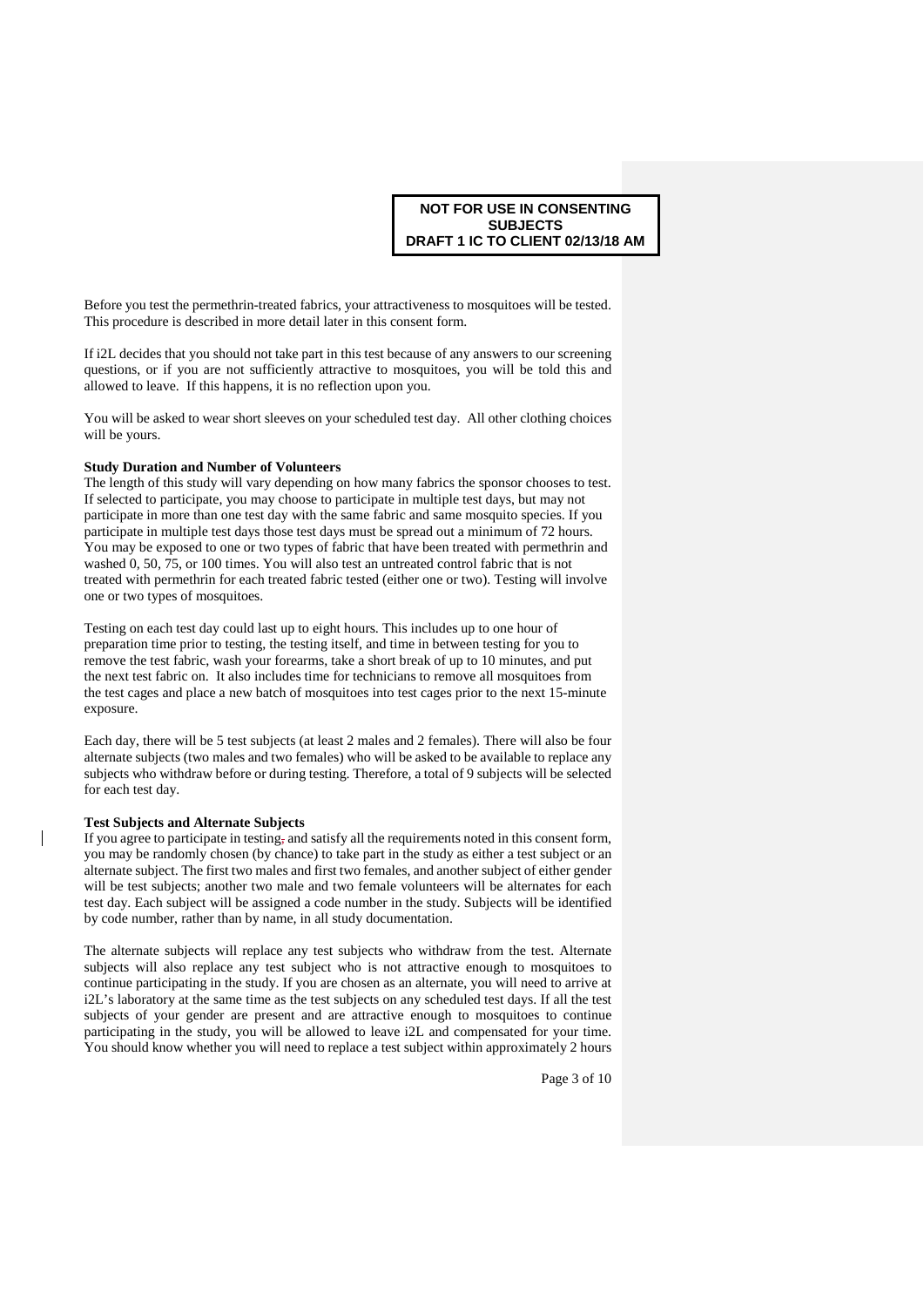after arriving at the test site. If test subjects withdraw later in the test day, i2L will contact alternates to determine if they can return to the lab to participate in the study.

# **Training Session**

i2L Research will host a training session to help you understand what will occur during the study. If you have not previously participated in the study will need to take part in a training session no more than 4 weeks before your first test day. If you choose to participate in up to two test days and the second test day is more than four weeks after your training session, you will be required to attend another training session. The training session will take about 2 hours. During this session the following will occur:

- 1. When you arrive, you will be asked to show a driver's license, passport, or other valid identification. You will be given time to read the Informed Consent Document (ICD).
- 2. The trainer will provide a brief outline of the study including its purpose, your potential role in the study, and the potential length of the study on any given test day. The trainer will also tell you what pesticide will be used and how it works, and the risks of participation and how they will be minimized. The trainer will also explain the criteria for being included in or excluded from the study.
- 3. You will be shown how the fabric will be applied to your arm for the testing, and how to position your arm for testing. The trainer will explain the procedures of each 15-minute exposure to mosquitoes and give a step-by-step demonstration.
- The trainer will discuss and answer any questions or concerns about the study.
- 5. The trainer will tell you that the Study Director will be available after the training session if you need to speak to him or her in private about any aspect of the study.
- 6. The trainer will ask you a few questions to ensure that you are aware of the details of the study and your role in it before you sign the ICD.
- 7. If you meet the requirements for participation and agree to participate in the study, you will be asked to sign the ICD. You will receive a copy of the signed ICD and copy of the testing schedule.
- 8. The trainer will recommend that you bring your own form of entertainment (book, DVD player, computer, etc.) to minimize anxiety and potential boredom during testing procedures. The researcher will have drinks (e.g., bottled water, soft drinks, etc.) and snacks available for subjects during the study day. You can bring their own lunch to consume during a 30-minute lunch break which will overlap with one of the 10-minute breaks between test periods
- 9. The trainer will provide you with the Study Director and on-call nurse's contact information (name, email, and phone number) to field any follow up questions. This information is on the first page of this ICD.
- **10.** Female participants will be notified that they will be required to undergo pregnancy testing at the beginning of each testing day.

#### **Study Design**

On each test day, each subject will have up to two different permethrin-treated fabrics placed on each of their arms during each test period. Each fabric will have been washed 50 times, 75 times, 100 times, or not at all. In addition, you will do a test with a control fabric that does not contain permethrin. The study measures how each type of treated fabric protects against the bites of mosquitoes. The types of mosquitoes that will be used in the study are the *Aedes* 

**Commented [AM1]:** Per Section 2.25 #7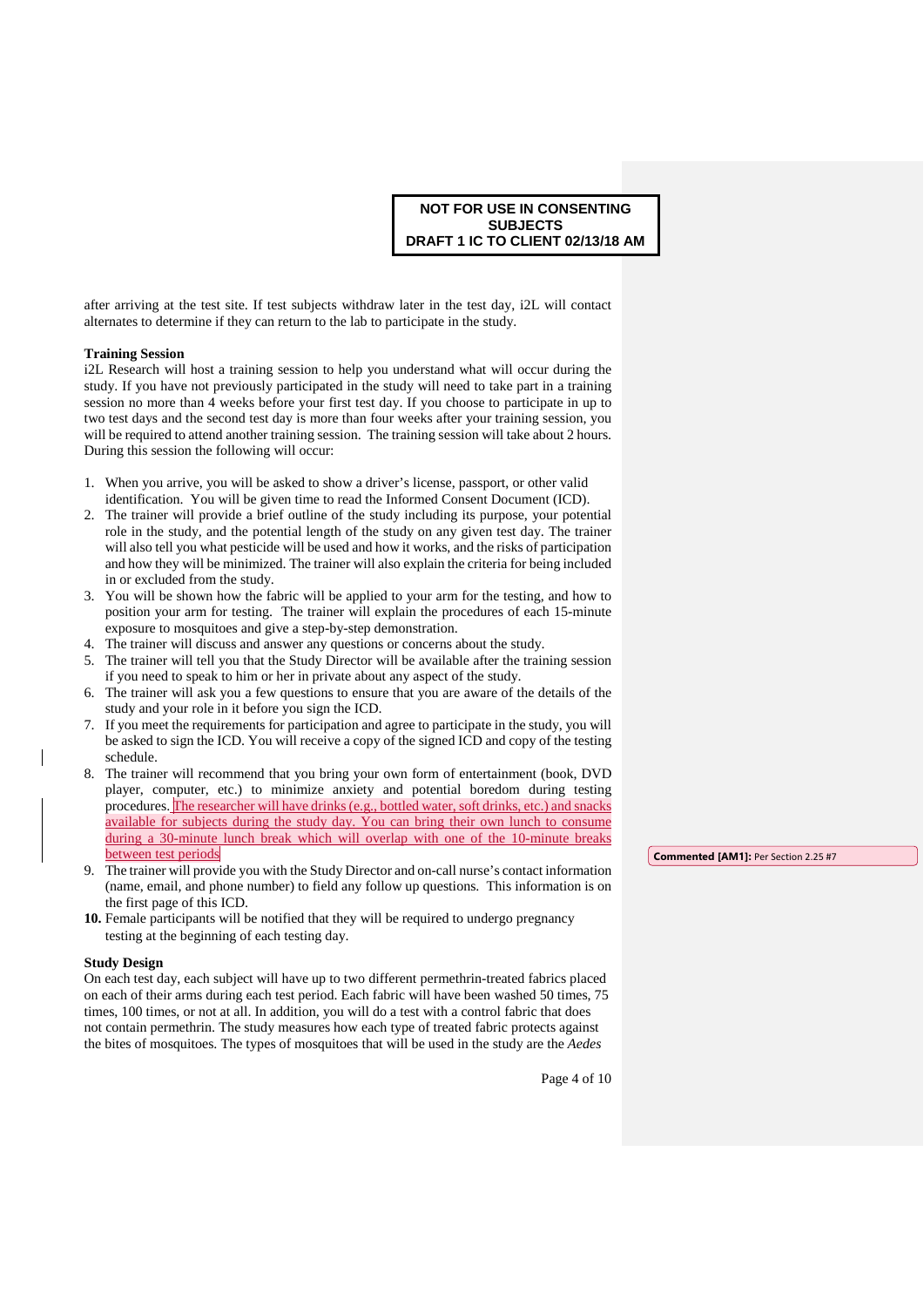*aegypti* mosquito (also called yellow fever mosquitoes) and the *Anopheles quadrimaculatus* mosquitoes (also called common malaria mosquitoes). You may participate in testing with one or both types of mosquitoes.

### **Study Procedures**

When you arrive at the lab on each test day, you will be asked to provide a valid form of identification.

i2L staff will verify that you have read and signed this consent form prior to any study procedure being done.

At the beginning of a test day, you will wash your arms using a gentle, unscented soap and dry them thoroughly with a paper towel before any fabric is wrapped around your arms.

### *Untreated control test*

After you have washed and dried your arms, a technician will wrap an untreated piece of fabric around your forearm from wrist to elbow. The fabric will be secured with surgical tape. The fabric will need to be wrapped tightly enough that mosquitoes can bite through it; however, staff will make sure the fabric is not so tight that you are uncomfortable. You will also wear two pairs of nitrile gloves to protect your hands against mosquito bites. The technician will use tape that mosquitoes cannot bite through between the glove and the treated fabric to make sure no skin is directly exposed to mosquitoes.

Once the untreated fabric is on your arms, you will be taken to i2L's room where the mosquitoes are located. We call this room the test chamber. You will sit in a chair in front of two cages that will contain *Aedes aegypti* mosquitoes and/or *Anopheles quadrimaculatus* mosquitoes. First, a test will be done to make sure that you are attractive to mosquitoes. A staff member will assist you in inserting one of your arms into each cage.

There will be a bar inside each cage on which you can rest your hands. You will keep your arms inside the cages for 60 seconds. A staff member will count how many mosquitoes land on your arm during this time. The staff member will also tell you to shake your arm periodically to prevent mosquitoes from probing or biting. If at least 10 mosquitoes land within the 60 seconds you may proceed with the study. If not, you will not be eligible to continue in the study. You will be paid for your time and able to leave. Once your attractiveness to mosquitoes is confirmed, your arms will be placed into the cages containing the same mosquitoes used during the 60 second attractiveness test. You will keep your arms inside the cages for 15 minutes, allowing the mosquitoes to bite your forearm through the fabric.

After 15 minutes, a staff member will assist you in removing your arms from the cages.

After you have completed the steps described above, you will remove the untreated fabric from your arms, with assistance if needed. i2L USA staff will examine the mosquitoes and count how many bit you. The number of bites you receive through the untreated fabric will determine whether you can continue to participate in the study. You must receive at least 20 bites on each arm. If you do not receive enough bites you will not be able to continue participating in the study. You will be paid for your time and able to leave.

Page 5 of 10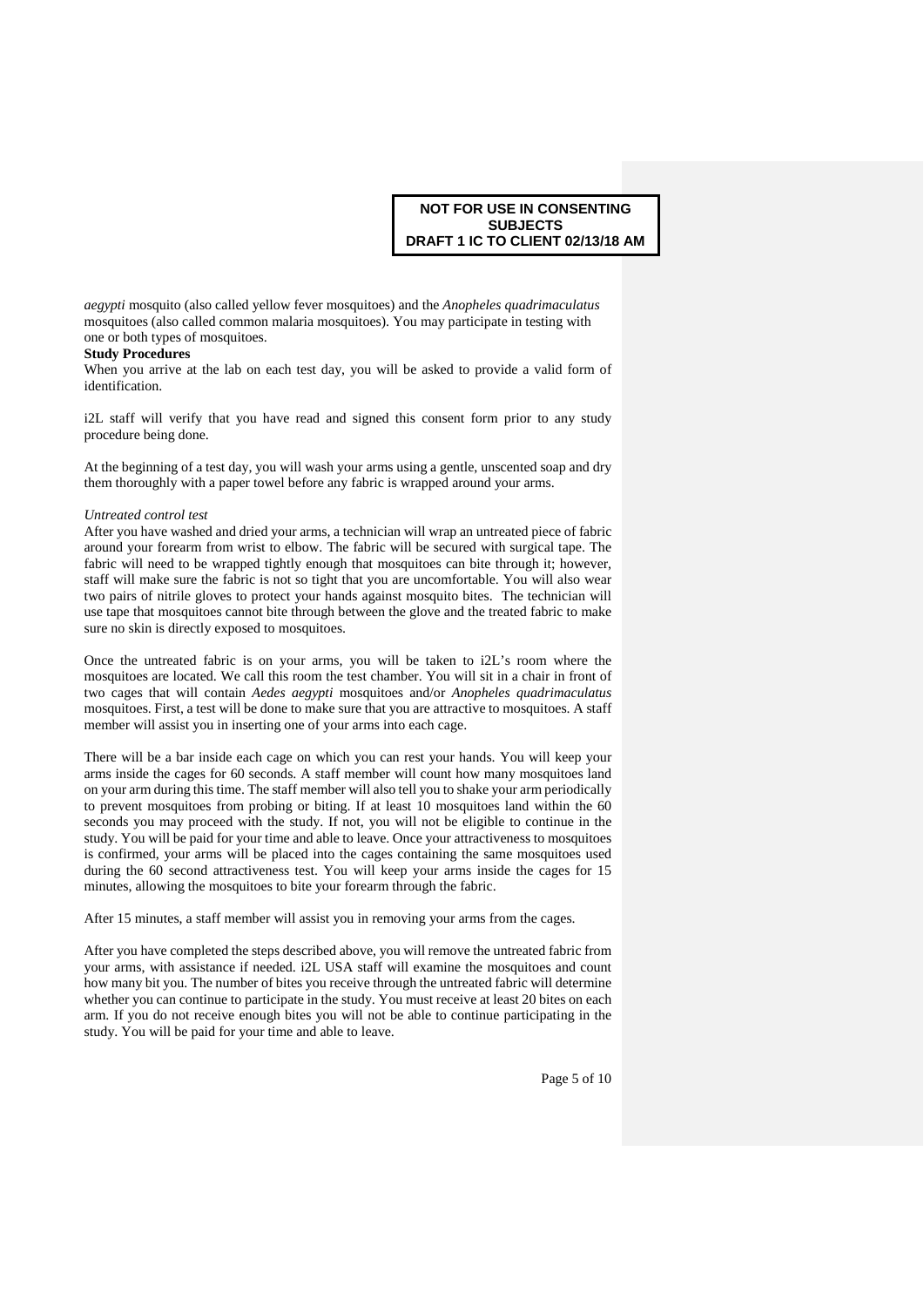#### *Treated fabric tests*

If you receive enough bites to continue, you will be brought back to the lab. You will be asked to wash your arms with unscented soap and dry. Then up to two permethrin-treated fabrics will be placed on your arms, one fabric sleeve on each arm, in the same way as the untreated fabric.

Once the treated fabrics are on your arms, the gloves are on your hands, and tape covers any skin that might be exposed in the test cage, you will be taken to the test chamber. You will follow the same procedures for putting your arms into cages of *Aedes aegypti* and/or *Anopheles quadrimaculatus* mosquitoes for 15 minutes.

You will be asked to complete this process up to three times (in addition to the untreated control procedure). In between each test, you will be asked to wash your arms with unscented soap and dry.

#### **Restrictions**

You must avoid alcohol, moisturizers, nicotine, and fragrance products (e.g. soap, perfume, cologne, hair spray, lotion, antiperspirant/deodorant, etc.) for at least 24 hours before and during the test.

#### **Discomfort and Hazard/Risks**

Allergic reactions or irritated skin resulting from permethrin-treated fabric and exposure to biting mosquitoes are risks associated with participation.

The fabric placed on your arms will be treated with permethrin, a commercially-available pesticide that is commonly applied to skin and clothing as a spray to prevent mosquito bites. The maximum concentration of permethrin you will be exposed to is 1.25  $g/m^2$ , or approximately 0.52%, which is similar to the amount found in many mosquito repellents you can buy at the store. You should avoid contact with eyes. It's possible that slight irritation to the skin of your forearms could occur. If you have a reaction to the treated fabric, you must inform i2L staff immediately. You will be removed from the study and/or given medical attention, if necessary.

You will receive many mosquito bites during the testing. You should receive the majority of the bites during the untreated control test. The permethrin-treated fabric should provide some protection from mosquito bites. Some people may develop small, itchy, light swelling, transient markings from mosquito bites. i2L will provide over-the-counter, non-prescription anti-itch gel or cream (e.g. hydrocortisone) after the completion of the study if you need it.

You may also notify the Study Director or other staff member at any time if you have become uncomfortable due to the mosquito bites and want to withdraw from the testing.

The mosquitoes used in this test have been raised in the laboratory. They are certified to be disease-free, and have not been exposed to human blood sources. Since mosquitoes used during the preliminary attractiveness test are not allowed to probe or bite they will be reused for the

Page 6 of 10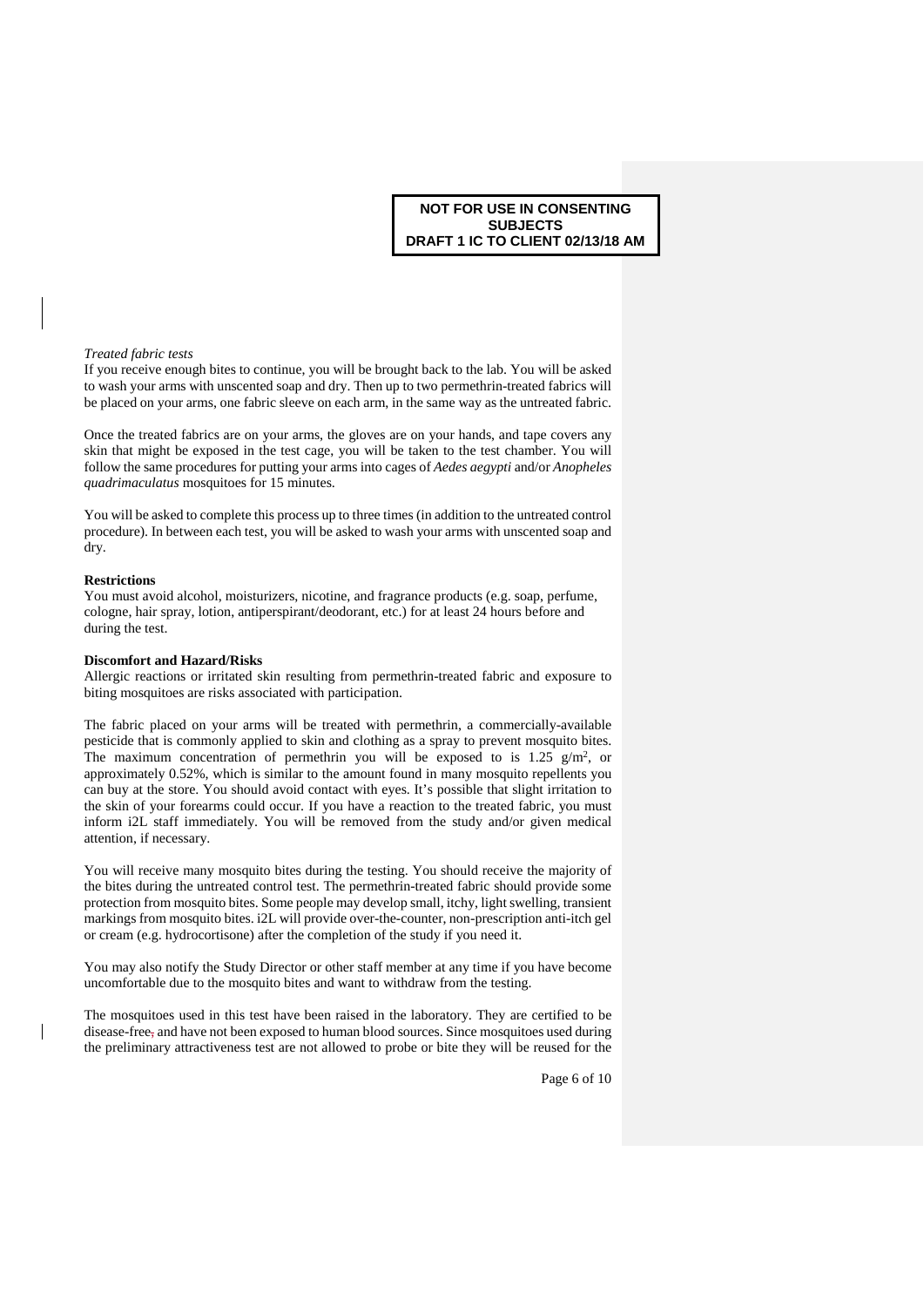same test with an alternate. No other mosquitoes will be reused during the test. Completely new mosquitoes will be used every time you insert your arm into a cage for an exposure period. After each exposure period, mosquitoes that may have bitten you will be removed. Therefore, there is no potential for you to get a disease from the mosquito bites.

You may experience some irritation from the application and removal of the surgical tape. Staff will use the least amount of tape necessary to protect your skin from mosquito bites. If you want, staff can assist you with taking off the tape. If you do experience irritation from the tape, after completion of the study you can use a soothing or antibacterial ointment on the area until it heals.

There are non-physical risks associated with taking part in this study, such as the risk of accidental disclosure of your personally identifiable information. To help maintain confidentiality, only subjects' code numbers will be used on data sheets. Your name will not be included in the data sheets or study report.

### **Unknown Risks**

In addition to the risks listed above, there may be unknown or infrequent risks and risks that cannot be predicted associated with the use of the permethrin-treated fabrics.

## **No Participation by Pregnant or Nursing Women**

Federal regulations (40 CFR §26.1203) do not permit human research studies to be conducted on pregnant or nursing women. As described earlier in this consent form, if you are a female, you must take a pregnancy test using an over-the-counter test (provided by i2L) at the i2L facility. You will be required to take the pregnancy test at the start of each test day in which you participate.

## **Compensation for Participation**

*Training session*: If you took part in a training session, you will be paid \$30 for each training session, regardless of whether or not you are selected to participate in the study afterward. Potential test subjects that choose to withdraw or are asked to withdraw from the training session will still be paid \$30.00 for attending all or part of each training session.

*Test subjects:* For each test day you participate in, you will be paid \$104 (equal to \$13 per hour) for any length of participation up to eight hours with some exceptions. In the unlikely event that a test day goes beyond eight hours, you will be paid an additional \$19.50/hour (rounded up to the nearest hour) for the overtime hours.

*Alternates:* If you are an alternate, you will be paid \$50 for each day of participation that you are not needed to replace a test subject. If you need to replace a test subject, you will be paid at the rate specified for test subjects above.

*Payment schedule:* Payment is provided by check on the 15th or on the last day of the month. Checks will be mailed or hand-delivered to subjects at the lab.

*Exceptions*: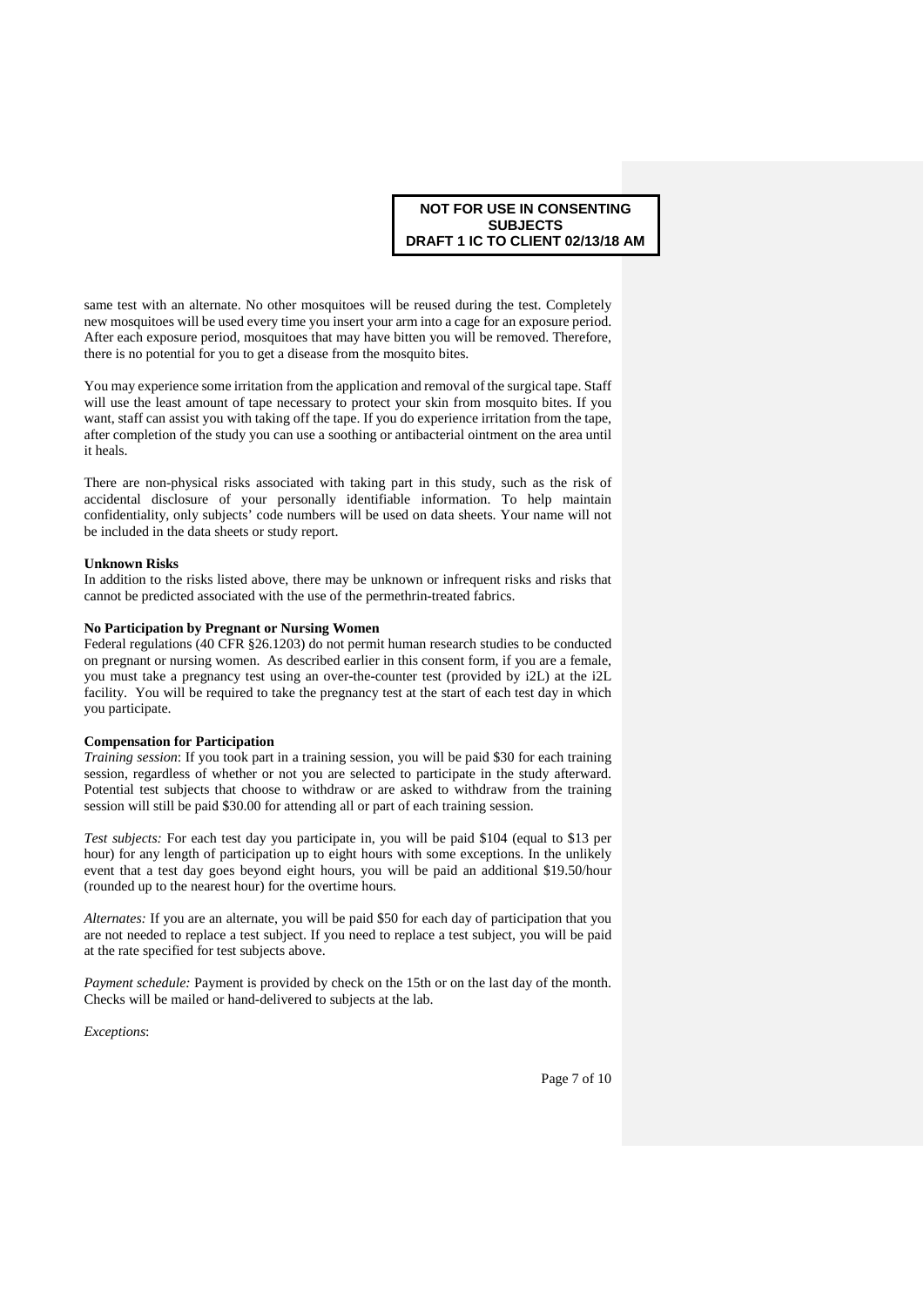If i2L asks you to withdraw from the test (e.g. if you do not receive the necessary number of bites during the first testing phase), and you have followed all of their directions, or if you need to withdraw early because of a health-related or emergency reason, you will receive the full payment for subjects (\$104). This will not affect payment for any previous test days you have completed.

If i2L asks you to withdraw from the test because you have not followed their directions or if you choose to withdraw from testing early on a test day for a non-health related or nonemergency reason, full payment will not be made if you participate for less than eight hours. Instead, you will be paid for the number of hours you participated (rounded to the nearest hour) at a rate of \$13.00 per hour. This will not affect payment for any previous test days you have completed.

### **Costs**

There will be no charge to you for your participation in this study. Participating subjects will be given over-the-counter, non-prescription topical anti-itch cream or gel (e.g., hydrocortisone) at no cost once study procedures are complete.

#### **Benefits**

You will not personally benefit from this study. The benefit to society is the additional knowledge gained regarding how well the permethrin-treated fabrics work in preventing and/or reducing bites from mosquitoes.

#### **Alternative To Participation**

This study is for research purposes only. The only alternative is to not participate in this study.

### **Your Rights**

You have been given an opportunity to discuss with i2L personnel any aspects of this document which are not clear to you. You have been informed that your consent must be freely given after you are certain that you understand the nature of the test, its purpose, and the procedure to be used together with the discomforts, risks or other adverse effects you may experience during or after the test. Participation in this study is voluntary. You may refuse to take part in this study or quit at any time without penalty or loss of benefits to which you may be otherwise entitled. You must contact the Study Director or any member of the study team if you wish to stop participating in this study. After you read, and sign to indicate your agreement to participate, you will receive a copy of the signed consent form.

The Study Director or the Study Sponsor can stop your participation at any time without your consent for the following reasons:

- If any condition or circumstance may jeopardize your welfare, such as your experiencing increased risks or adverse reactions.
- If you fail to follow directions for participating in the study.
- If it is discovered that you do not meet the study requirements.
- If the test day or study is cancelled.

# **New Information**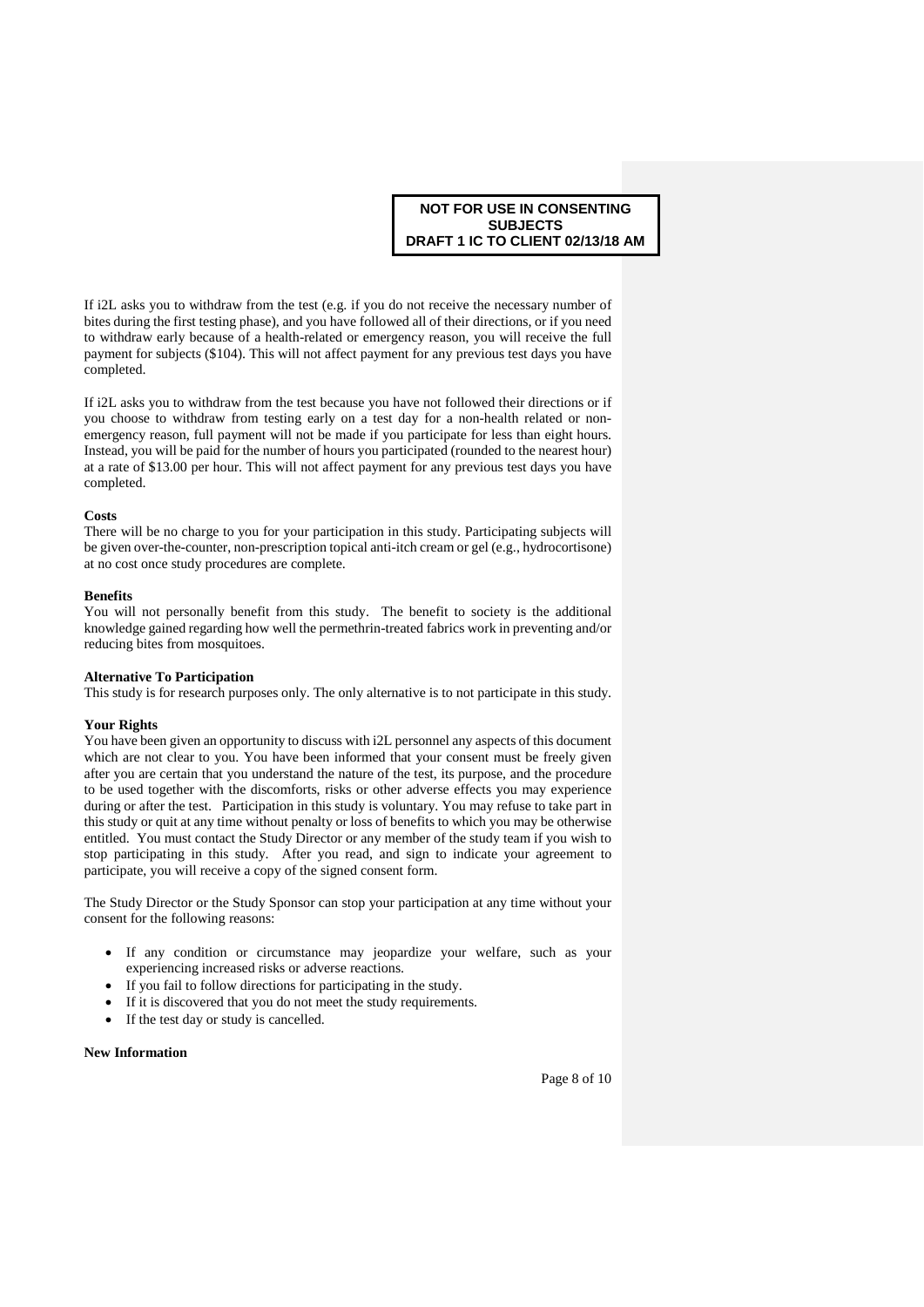In a timely manner, you will be informed both orally and in writing of any significant new findings discovered during the course of this study which may influence your continued participation.

### **In Case of Injury**

If you are injured as a result of wearing the permethrin-treated fabric or from procedures done for the purpose of this study, Pulcra Chemicals will pay for those medical expenses necessary to treat your injury that are not covered by your medical insurance or any other third party coverage.

There are no plans to provide other compensation beyond that which is listed in this informed consent document. You will not lose any of your legal rights or release the Sponsor, the study staff, or study site from liability for mistakes or intentional misconduct by signing this consent document.

#### **Questions**

If you have any questions about this study or suffer a research-related reaction, call i2L at 410- 747-4500, or call 202-905-1401 after office hours. There will also be an on-call nurse for nonemergency related questions related to your participation in the study (410-598-7436).

If you have any questions about your rights as a research subject, and/or concerns or complaints regarding this research study, you should write to Advarra Schulman IRB, 4445 Lake Forest Drive – Suite 300, Cincinnati, Ohio 45242, or call toll-free 1-888-557-2472 during business hours Monday – Friday 8:00 a.m. to 6:00 p.m. EST.

If you have a serious reaction to the test material, the study director will tell you what ingredient(s) it contains in addition to the test substance, permethrin. The safety data sheet for the substance will also be provided, upon request.

You do not waive (give up) any of your legal rights by signing this consent form.

#### **Confidentiality**

The information obtained from your taking part in this test will be used by i2LResearch USA, Inc. and its sponsor and will become part of a study report. Only subjects' code numbers will be used on data sheets. Your name will not be included in the data sheets or study report. This report will be kept as confidential as possible under local, state and Federal law.

i2LResearch USA, Inc. cannot guarantee that your identity will be kept confidential. The Sponsor, Environmental Protection Agency (EPA),Schulman IRB has the right to review your records. The independent Research Monitor of the study will also have access to these records. If the results of this study are published or presented at meetings, you will not be identified.

**Commented [AM2]:** Per Section 9.1.3 Study Conduct and Oversight

Page 9 of 10